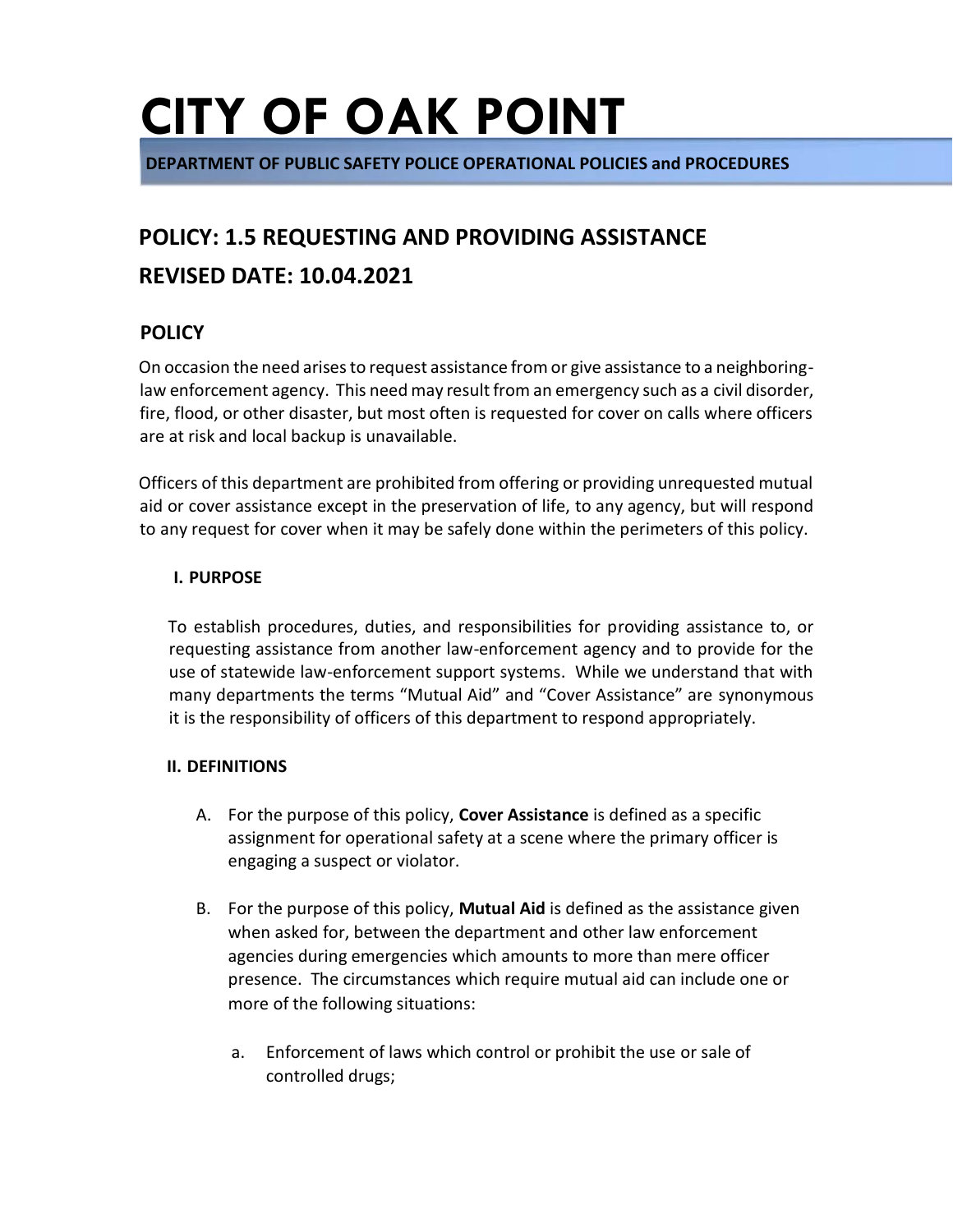#### **DEPARTMENT OF PUBLIC SAFETY POLICE OPERATIONAL POLICIES and PROCEDURES**

- b. Any law-enforcement emergency involving an ongoing or occurring threat to public safety which the request amounts to more than just "cover".
- c. Any public disaster, fire, flood, epidemic, or civil disorder.

#### **III. PROCEDURE**

- A. Jurisdiction
	- 1. Generally, the operational jurisdiction of the department stops at the city limits or its contractually extended areas, or other areas as defined by the Texas CCP.
- B. Cover
	- 1. Cover officers may be requested by or from another law enforcement agency at the discretion of any officer for short duration and within 3 miles of the city limits. Cover units are prohibited from assisting the primary officer in the contact. Cover officers are provided to enhance officer safety, by attempting to keep a 360-perspective(especially if there are bystanders), answering status checks through radio traffic if needed, deploying and staging additional assets if needed, and being ready to employ force in the protection of the primary officer and public. Cover units may not enter into a vehicle pursuit that would violate this departments policy for the purpose of providing cover to the pursuing agency. Cover units are prohibited from giving opinions or advice either legal or operational. Cover units are not to gather information, interview suspects, search vehicles, etc. THEIR SOLE PURPOSE IS SCENE SAFETY.
	- 2. Cover units (requested or provided) may provide traffic control at an accident scene if requested but are prohibited in participating in the investigation, gathering of information, performing SFST tests, and searching or transporting of vehicles or persons without prior supervisor approval.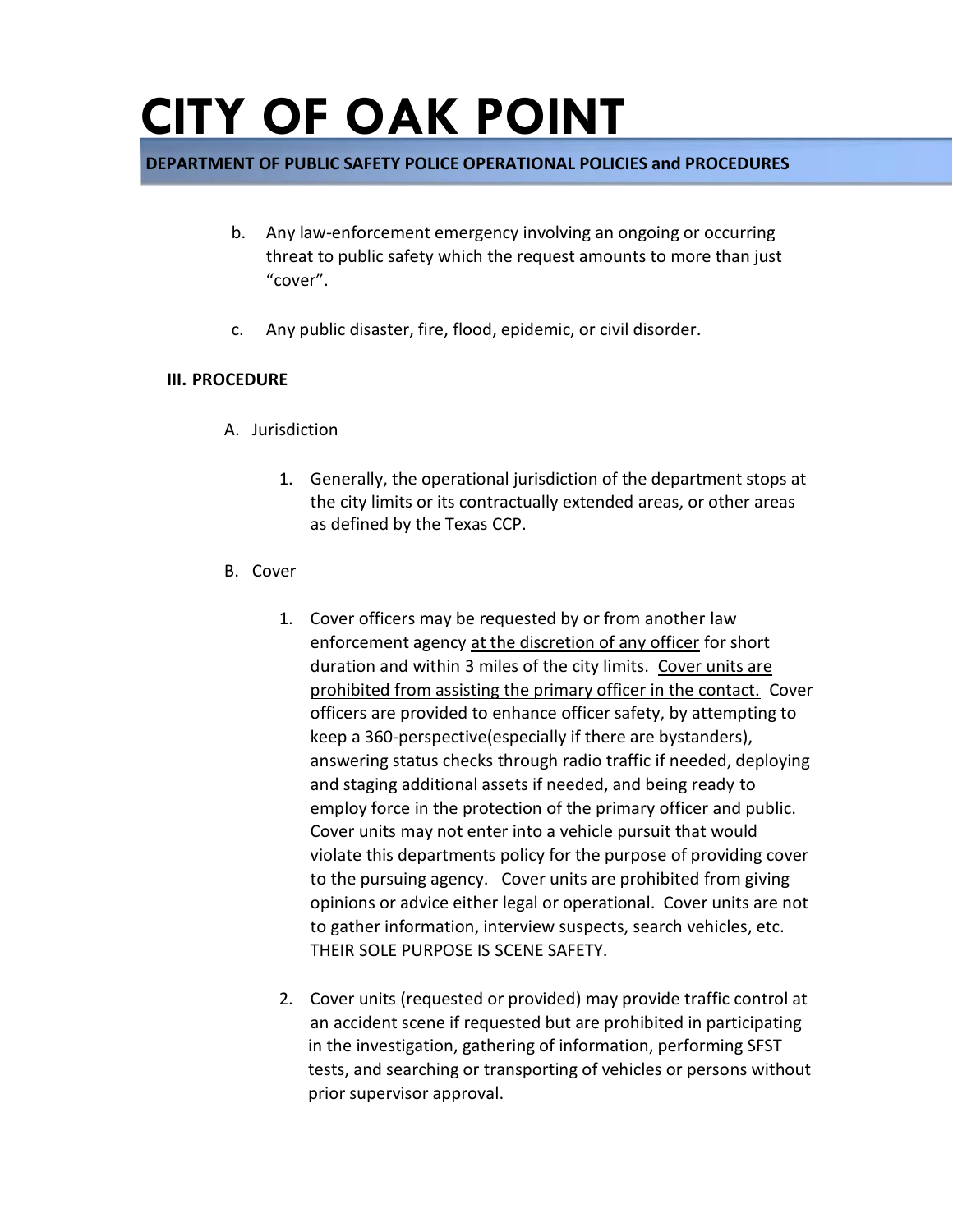**DEPARTMENT OF PUBLIC SAFETY POLICE OPERATIONAL POLICIES and PROCEDURES** 

- 3. Specialized units (EMT, K9, PSO, etc.) shall not be used as cover units if possible. Any request for K-9 deployment shall be dealt with as a mutual aid request.
- C. Mutual aid

Requested by outside agency (in-county)

- 1. Mutual aid may be requested by any in-county law enforcement agency but **with the exception of short duration only**, must be approved by a supervisor. Any supervisor may approve mutual aid for medium duration and within 4 miles of the city limits, but must be approved by a Sergeant or above for any longer duration, distance or multiple requests within a 12hr period; officers must remember, that they are primarily responsible for providing lawenforcement service to our jurisdiction. There are generally three levels of mutual aid assistance as follows:
	- a. Short duration, 20 minutes or less, where an additional officer will engage in some type of law enforcement action, or traffic control if required.
	- b. Medium duration, approximately 20 minutes to four hours, Sergeant or above approval is required. If approved an officer may provide assistance to the neighboring law enforcement agencies, the County Sheriff, or Texas DPS. The officer is approved to engage in some type of law enforcement action, or traffic control if required.
	- c. Long duration, more than four hours, full scale assistance required. The officer shall immediately notify the Director who will assist in coordinating additional aid as required.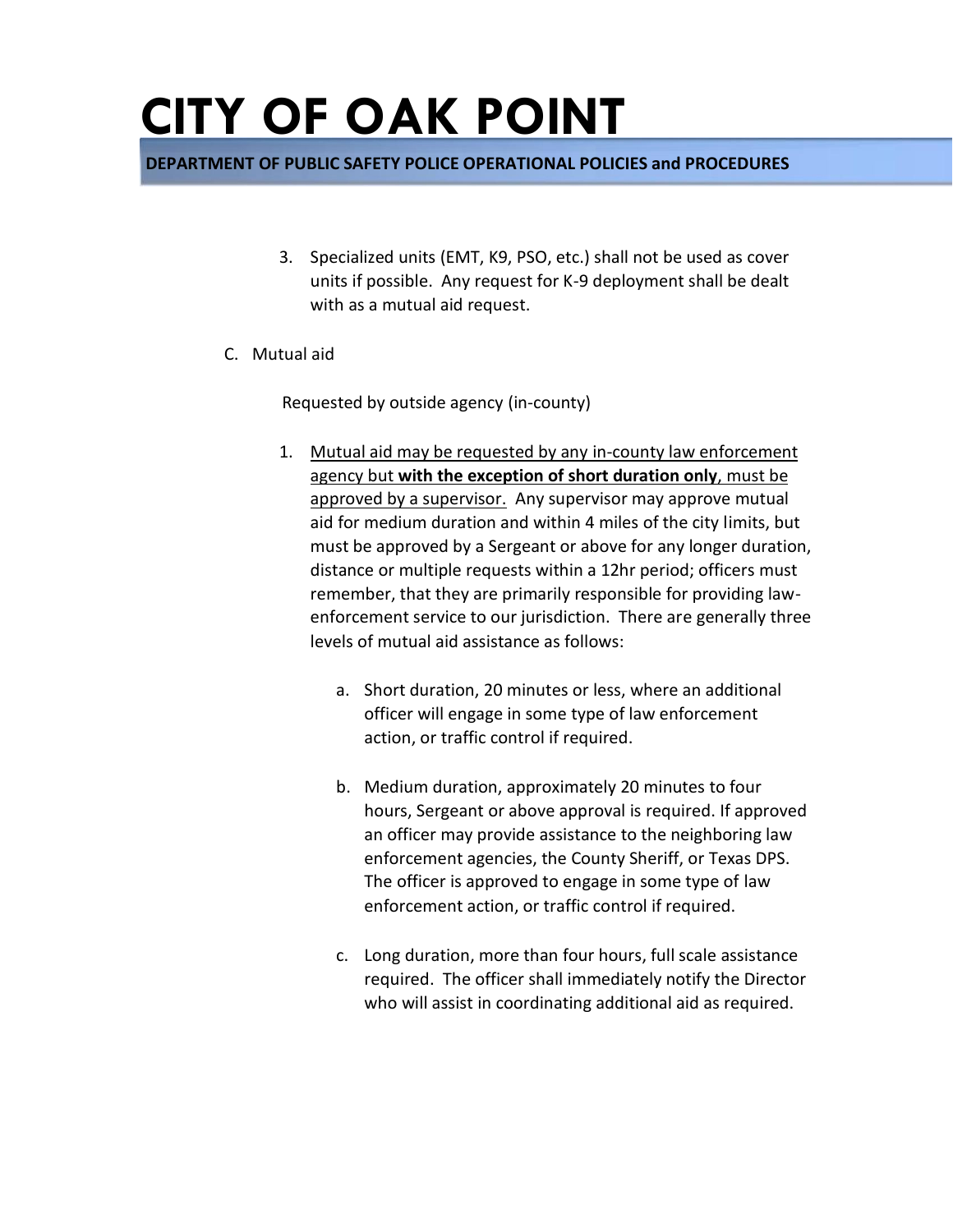**DEPARTMENT OF PUBLIC SAFETY POLICE OPERATIONAL POLICIES and PROCEDURES** 

d. Officers are prohibited from giving mutual aid in any pursuit that would not be approved under the departments vehicle pursuit policy.

Request by Outside Agency (out of county)

Mutual aid may be requested by any out of county law enforcement agency. Should this occur patrol officers are to refer this call to a supervisor of the rank of Sergeant of above. Under no circumstances are patrol officers to respond directly to these requests unless directed to by a sergeant or above. When dealing with officers of other departments outside the State of Texas officers must be aware that laws, procedures, requirements, etc. may be different than allowed here.

At no time will officers of this department take any person into custody or transport any person for another agency that is not on scene, unless officers of this department have probable cause to arrest. Officers will confirm all warrants through dispatch BEFORE placing the suspect into custody. If the requesting agency is not willing to place a warrant on the computer or teletype the warrant to dispatch with the appropriate credentials, officers of this department will inform the agency that they are terminating the detention and will do so immediately if no other charges or probable cause for the detention exist. (see policy 7.2 Warrantless Arrest)

All officers providing mutual aid for any out of county agency will report all actions on a standard report with a service number issued for the act. Such reports will not be released until approved by a supervisor. All mutual aid calls will be recorded by use of the vehicles MVR or body worn camera. Under no circumstances will microphones be turned off or interfered with during any call.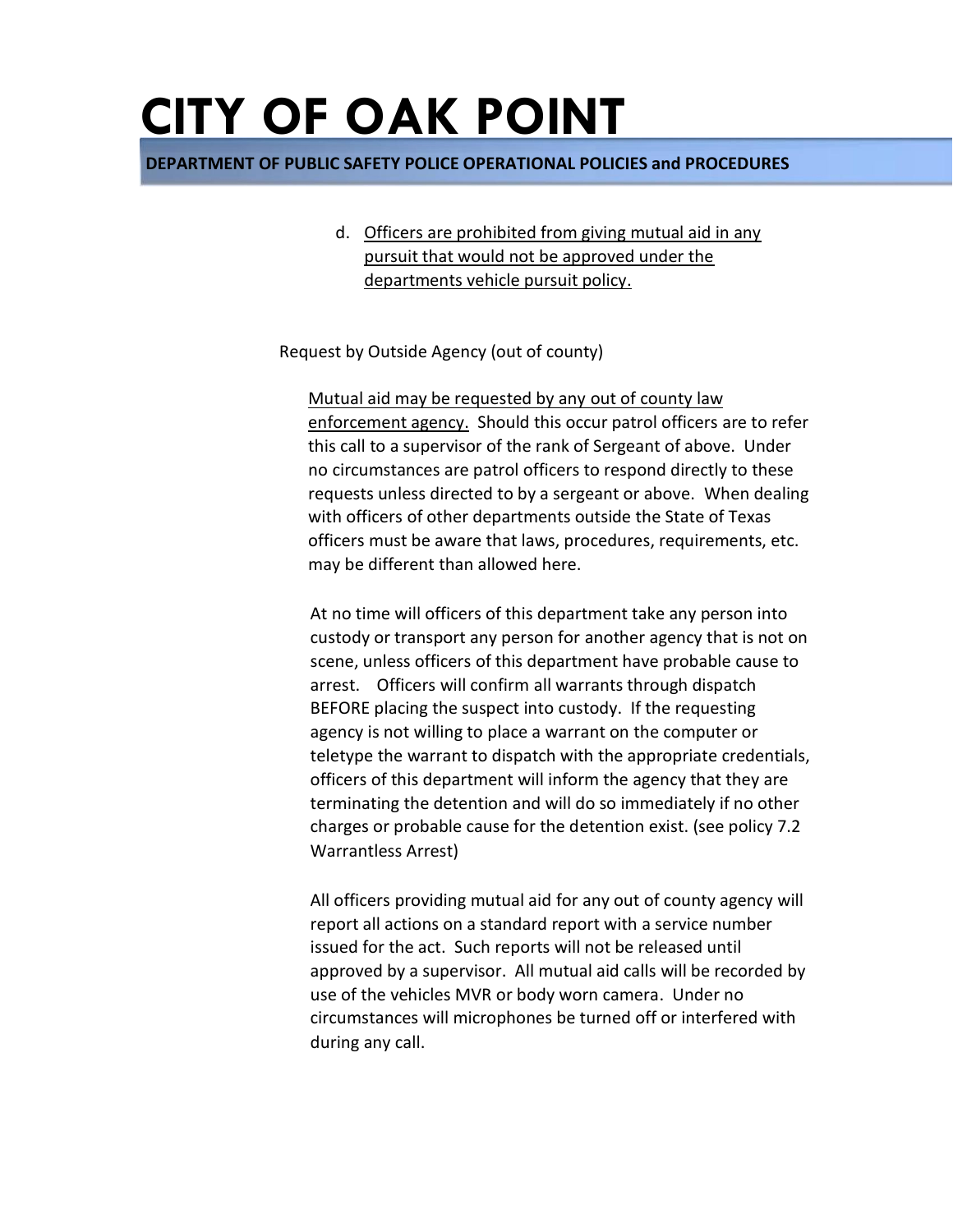**DEPARTMENT OF PUBLIC SAFETY POLICE OPERATIONAL POLICIES and PROCEDURES** 

Requested Mutual Aid **(**outside county)

- 1. Mutual aid may be requested by any supervisor of this department but must be approved by a sergeant or above if the requested aid will include activities outside the normal scope of patrol activities. Consideration must be given to the resources requested and the requested agency's ability to provide the aid with minimum impact to their own jurisdictions.
- 2. If requested and approved the supervisor will complete a supplemental to the incident report stating Officer making the request, reason for the request, the time mutual aid was called for and all responding officers. Requesting officers of this department are responsible for obtaining supplemental reports from ALL responding officers no matter how insignificant their actions may be. If officers refuse to give such a report the requesting officer then should email the Director with the name, badge number and department of the refusing officer and circumstances surrounding the refusal so that this information may be submitted with the case report. If no report is made officers will note the time mutual aid was

called for and all responding officers on their DAR. Any violation of this department's policies by any outside responding officer is to be documented in a report provided to the Director.

- 3. Occasionally it is necessary to request assistance from a federal law-enforcement agency when a major crime has occurred, and the suspect may have left the state. The Director shall decide whether to notify the FBI or other appropriate agency.
- D. Unrequested Mutual Aid/Cover Assistance

Officers of this department are prohibited from offering or providing unrequested mutual aid or cover assistance to any agency. The only exception to this is an officer may respond and give unrequested aid to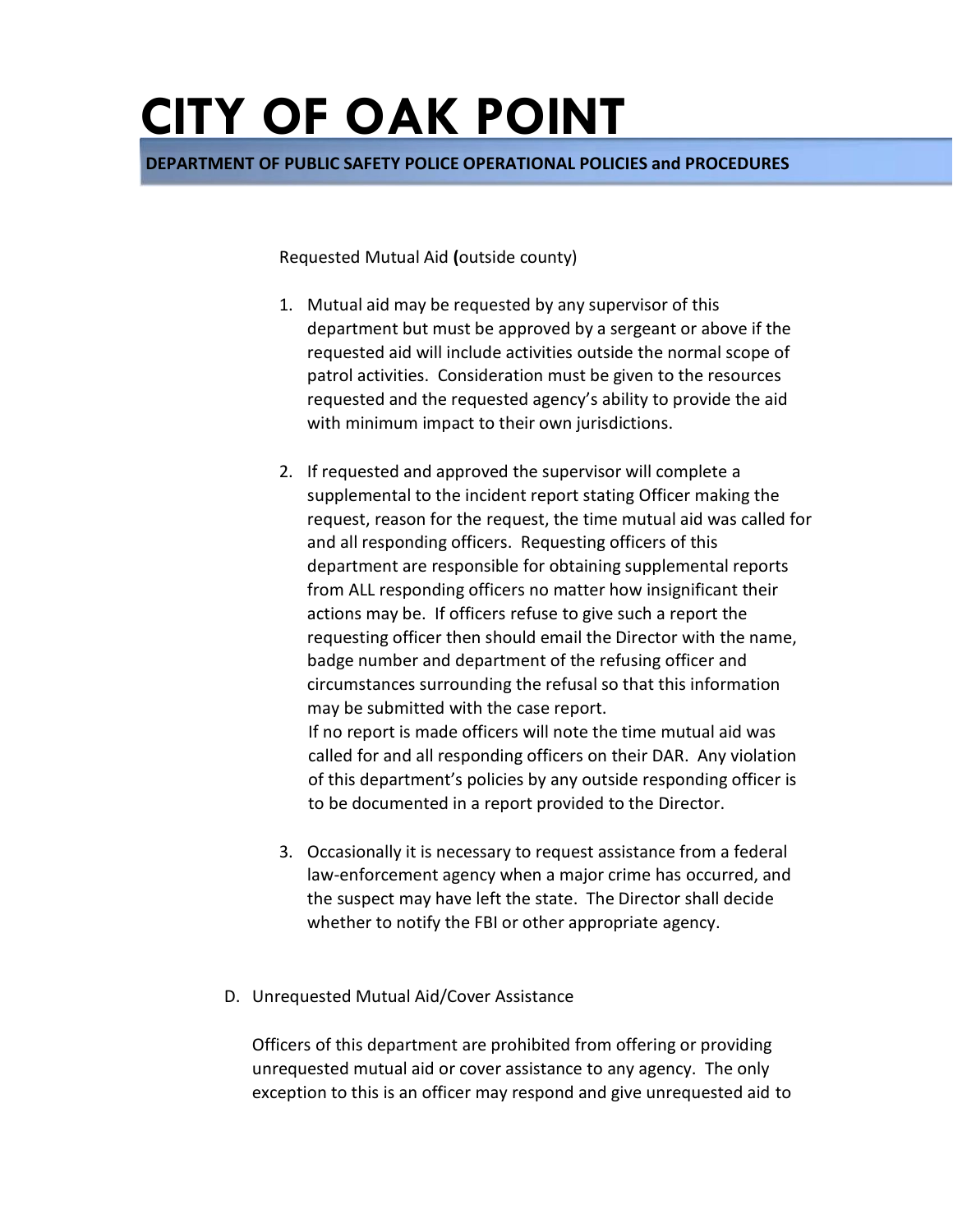**DEPARTMENT OF PUBLIC SAFETY POLICE OPERATIONAL POLICIES and PROCEDURES** 

an active assault on a law enforcement officer or firefighter. Officers may in this case respond at their own discretion but must take into account: distance, traffic, number of responding units, weather and policies of this department.

- 1. If an on-duty officer from another department arrives at a scene where they have not been requested and a radio dispatch for assistance has not been transmitted by our officer, officers are to report to dispatch "unit XXXX is on-scene at their discretion". If permissible officers are to greet the responding unit and see if they are in need of assistance. If the responding unit does not, then the officer may if needed request that the responding unit provide cover assistance and will report to dispatch over the radio "at my request unit XXXX will be providing cover". The officer will note the reason for the request in his report or on his DAR and obtain a supplemental report from the responding officer for his actions if a report is required.
- 2. If the officer does not need the responding officer to provide cover assistance, the officer will politely tell the responding unit he is "not needed" and advise dispatch by radio transmission "unit XXXX is not needed and he was cleared to leave", then shall resume his duties. If the unit remains on scene officers may request a supervisor from this department and from the responding officer's department to the scene. If the responding officer interferes with the officer's duties in any manner it is to be noted and a supervisor of this department notified immediately.
- E. Unrequested Aid Off-Duty Officer
	- 1. EXCEPT IN EMERGENCY OFF DUTY OFFICERS ARE NOT TO BE UTILIZED AS COVER OFFICERS WHEN A UNIFORMED ON-DUTY OFFICER IS AVAILABLE. If no cover assistance is needed and an off-duty officer interferes they are to be warned regarding "Interfering with a Public Official" and request dispatch notify a supervisor of this department and the off-duty officers department. If the officer interferes again prior to a supervisor's